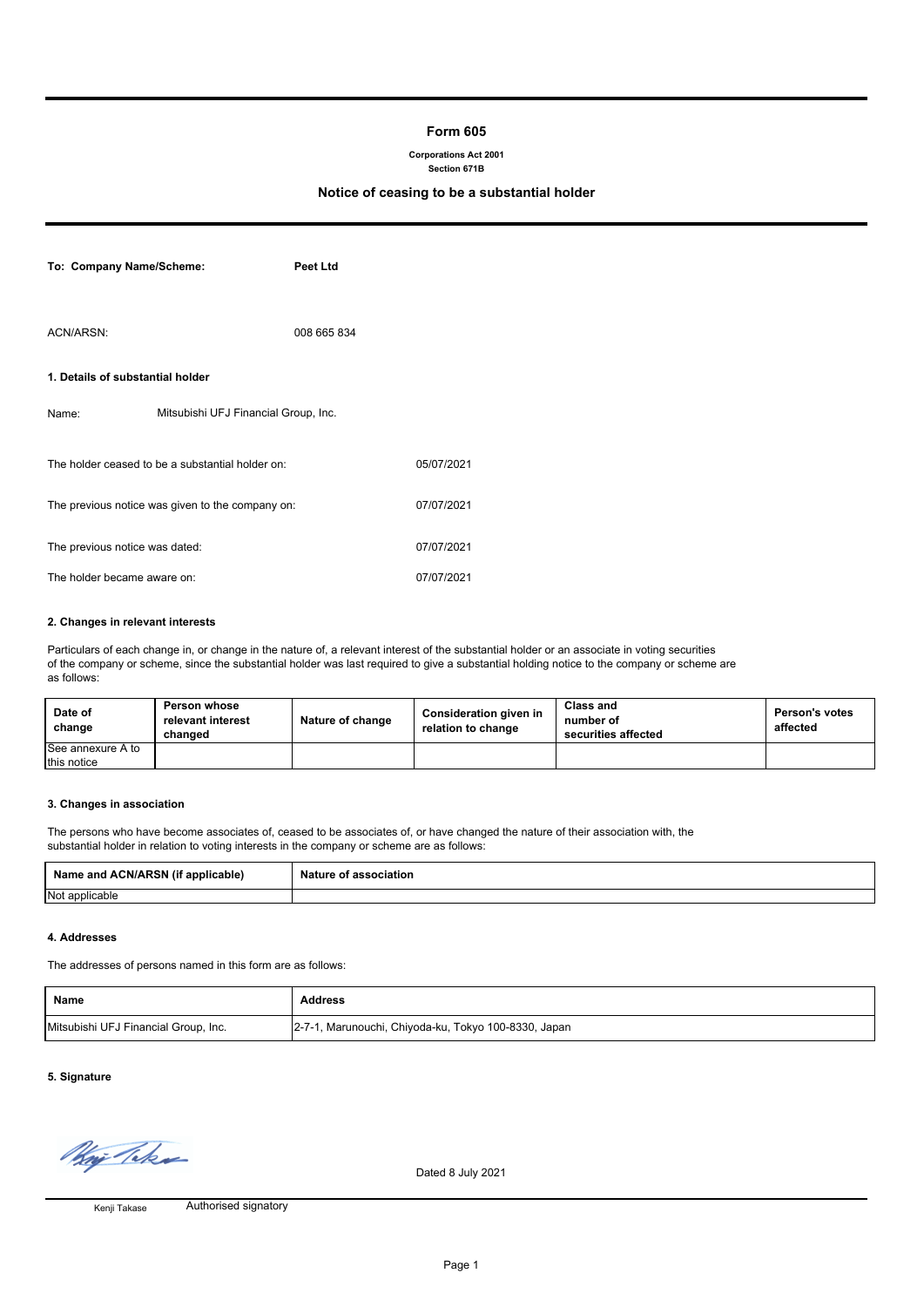#### **Annexure A**

This is annexure A of 1 page referred to in Form 605, Notice of change of interest of substantial holder dated 8 July 2021

Hoj Take

Kenji Takase

Authorised signatory Dated 8 July 2021

| Date of<br>change | Person whose relevant interest<br>changed | Nature of change                                                                              | <b>Consideration given in</b><br>relation to change | Class and number of<br>securities affected | Person's votes affected |
|-------------------|-------------------------------------------|-----------------------------------------------------------------------------------------------|-----------------------------------------------------|--------------------------------------------|-------------------------|
| 5/07/2021         | Mitsubishi UFJ Financial Group, Inc.      | Sale of securities by an entity controlled by First<br>Sentier Investors Holdings Pty Limited | 19.503.72                                           | 16,667 Ordinary Shares                     | 16.667                  |
| 5/07/2021         | Mitsubishi UFJ Financial Group, Inc.      | Sale of securities by an entity controlled by First<br>Sentier Investors Holdings Pty Limited | 48.758.72                                           | 41,667 Ordinary Shares                     | 41.667                  |
| 5/07/2021         | Mitsubishi UFJ Financial Group, Inc.      | Collateral Returned by an entity controlled by<br>Morgan Stanley - see Annexure B             | N/A                                                 | 21,290,672 Ordinary Shares                 | 21.290.672              |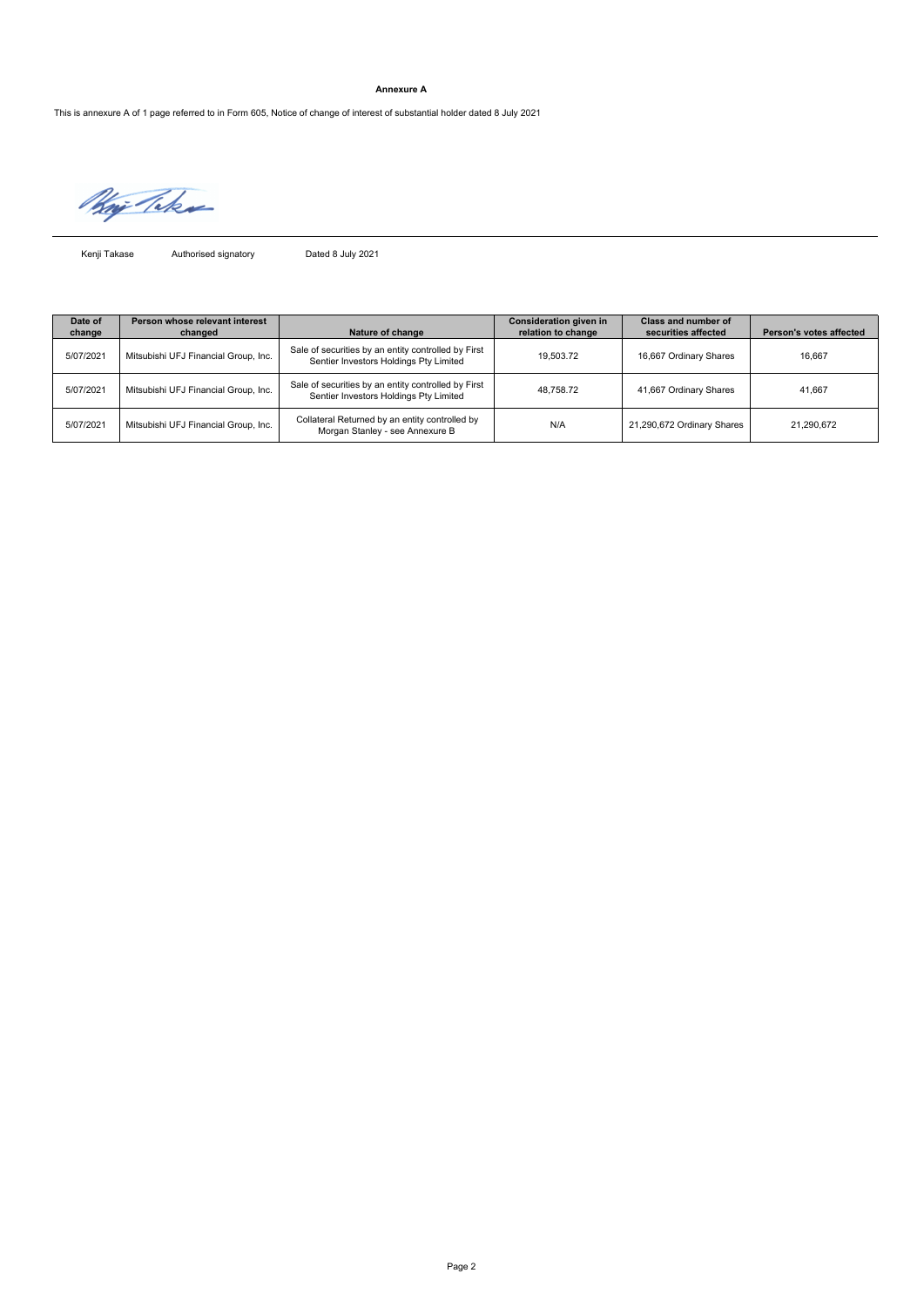#### **Annexure B**

This is annexure B of 2 pages referred to in Form 605, Notice of ceasing to be a substantial holder dated 8 July 2021

Whip Teke

Kenji Takase

Authorised signatory Dated 8 July 2021

*The below schedules are based on the relevant standard agreements. The entity filing the report will, if requested by the company or responsible entity to whom the prescribed form must be given or ASIC, give a copy of the agreement to the company, responsible entity or ASIC.*

| <b>Schedule</b>                                                                                                                                                 |                                                                                                                                                                                                             |  |  |
|-----------------------------------------------------------------------------------------------------------------------------------------------------------------|-------------------------------------------------------------------------------------------------------------------------------------------------------------------------------------------------------------|--|--|
| <b>Type of Agreement</b>                                                                                                                                        | International Prime Brokerage Agreement                                                                                                                                                                     |  |  |
| Parties to agreement                                                                                                                                            | Morgan Stanley & Co. International plc for itself and as agent and trustee for and on behalf of the other Morgan Stanley<br>Companies and EQUITY TRUSTEES LIMITED AS TRUSTEE FOR L1 CAPITAL LONG SHORT FUND |  |  |
| <b>Transfer Date</b>                                                                                                                                            | 20210705;                                                                                                                                                                                                   |  |  |
| <b>Holder of Voting Rights</b>                                                                                                                                  | Prime broker has the right to vote securities rehypothecated from the Client.                                                                                                                               |  |  |
| Are there any restrictions on voting rights?                                                                                                                    | Yes/No                                                                                                                                                                                                      |  |  |
| If yes, detail Not applicable                                                                                                                                   |                                                                                                                                                                                                             |  |  |
| Scheduled Return Date (if any)                                                                                                                                  | Open                                                                                                                                                                                                        |  |  |
| Does the borrower have the right to return early?                                                                                                               | Yes/No                                                                                                                                                                                                      |  |  |
| If yes, detail Prime broker may return shares which were rehypothecated from the client at any time.                                                            |                                                                                                                                                                                                             |  |  |
| Does the lender have the right to recall early?                                                                                                                 | Yes/No                                                                                                                                                                                                      |  |  |
| If yes, detail Prime broker will be required to return to the client shares rehypothecated from the client's account upon a sale of those shares by the client. |                                                                                                                                                                                                             |  |  |
| Will the securities be returned on settlement?                                                                                                                  | Yes/No                                                                                                                                                                                                      |  |  |
|                                                                                                                                                                 | If yes, detail any exceptions Upon an Event of Default, the default market value of all Equivalent Securities to be delivered will be determined and on the basis of the amounts so established, an accour  |  |  |
|                                                                                                                                                                 | shall be taken of what is due from each party to the other. The amounts due from one party shall be set off against the amounts due from the other party and only the balance of the account shall be       |  |  |
| payable.                                                                                                                                                        |                                                                                                                                                                                                             |  |  |

| Schedule                                                                                                                                                                                              |                                                                                                                                                                                                            |  |  |  |
|-------------------------------------------------------------------------------------------------------------------------------------------------------------------------------------------------------|------------------------------------------------------------------------------------------------------------------------------------------------------------------------------------------------------------|--|--|--|
| <b>Type of Agreement</b>                                                                                                                                                                              | International Prime Brokerage Agreement                                                                                                                                                                    |  |  |  |
| Parties to agreement                                                                                                                                                                                  | Morgan Stanley & Co. International plc for itself and as agent and trustee for and on behalf of the other Morgan Stanley<br>Companies and L1 CAPITAL LONG SHORT (MASTER) FUND                              |  |  |  |
| <b>Transfer Date</b>                                                                                                                                                                                  | 20210705;                                                                                                                                                                                                  |  |  |  |
| <b>Holder of Voting Rights</b>                                                                                                                                                                        | Prime broker has the right to vote securities rehypothecated from the Client.                                                                                                                              |  |  |  |
| Are there any restrictions on voting rights?                                                                                                                                                          | Yes/No                                                                                                                                                                                                     |  |  |  |
| If yes, detail Not applicable                                                                                                                                                                         |                                                                                                                                                                                                            |  |  |  |
| Scheduled Return Date (if any)                                                                                                                                                                        | Open                                                                                                                                                                                                       |  |  |  |
| Does the borrower have the right to return early?                                                                                                                                                     | Yes/No                                                                                                                                                                                                     |  |  |  |
| If yes, detail Prime broker may return shares which were rehypothecated from the client at any time.                                                                                                  |                                                                                                                                                                                                            |  |  |  |
| Does the lender have the right to recall early?                                                                                                                                                       | Yes/No                                                                                                                                                                                                     |  |  |  |
| If yes, detail Prime broker will be required to return to the client shares rehypothecated from the client's account upon a sale of those shares by the client.                                       |                                                                                                                                                                                                            |  |  |  |
| Will the securities be returned on settlement?                                                                                                                                                        | Yes/No                                                                                                                                                                                                     |  |  |  |
|                                                                                                                                                                                                       | If yes, detail any exceptions Upon an Event of Default, the default market value of all Equivalent Securities to be delivered will be determined and on the basis of the amounts so established, an accour |  |  |  |
| shall be taken of what is due from each party to the other. The amounts due from one party shall be set off against the amounts due from the other party and only the balance of the account shall be |                                                                                                                                                                                                            |  |  |  |
| payable.                                                                                                                                                                                              |                                                                                                                                                                                                            |  |  |  |

| <b>Schedule</b>                                                                                                                                                 |                                                                                                                          |  |  |  |
|-----------------------------------------------------------------------------------------------------------------------------------------------------------------|--------------------------------------------------------------------------------------------------------------------------|--|--|--|
| <b>Type of Agreement</b>                                                                                                                                        | International Prime Brokerage Agreement                                                                                  |  |  |  |
| <b>Parties to agreement</b>                                                                                                                                     | Morgan Stanley & Co. International plc for itself and as agent and trustee for and on behalf of the other Morgan Stanley |  |  |  |
|                                                                                                                                                                 | Companies and CERES CAPITAL PTY LTD                                                                                      |  |  |  |
| <b>Transfer Date</b>                                                                                                                                            | 20210705;                                                                                                                |  |  |  |
| <b>Holder of Voting Rights</b>                                                                                                                                  | Prime broker has the right to vote securities rehypothecated from the Client.                                            |  |  |  |
| Are there any restrictions on voting rights?                                                                                                                    | Yes/No                                                                                                                   |  |  |  |
| If yes, detail Not applicable                                                                                                                                   |                                                                                                                          |  |  |  |
| Scheduled Return Date (if any)                                                                                                                                  | Open                                                                                                                     |  |  |  |
| Does the borrower have the right to return early?                                                                                                               | Yes/No                                                                                                                   |  |  |  |
| If yes, detail Prime broker may return shares which were rehypothecated from the client at any time.                                                            |                                                                                                                          |  |  |  |
| Does the lender have the right to recall early?                                                                                                                 | Yes/No                                                                                                                   |  |  |  |
| If yes, detail Prime broker will be required to return to the client shares rehypothecated from the client's account upon a sale of those shares by the client. |                                                                                                                          |  |  |  |
| Will the securities be returned on settlement?                                                                                                                  | Yes/No                                                                                                                   |  |  |  |